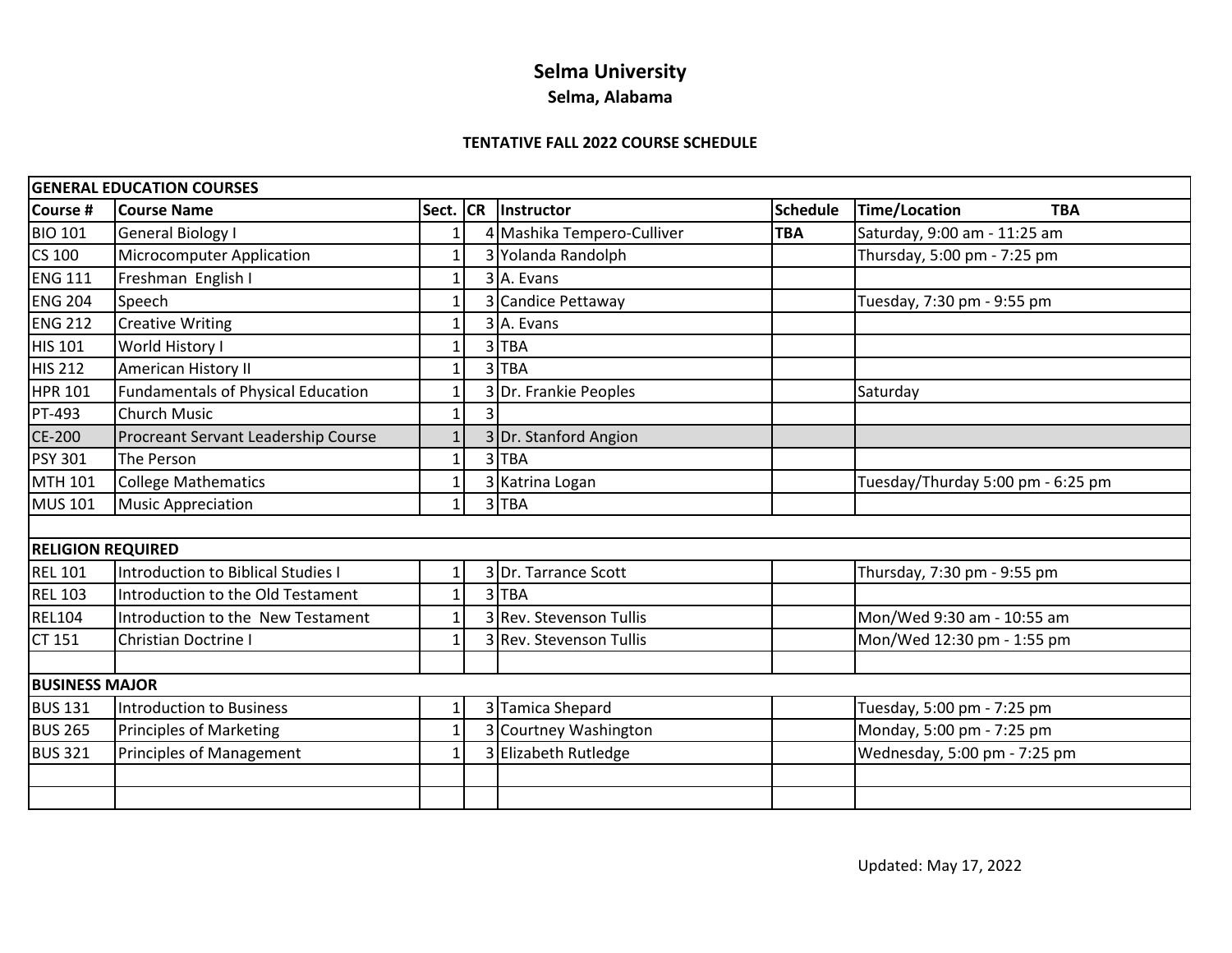# **Selma University**

### **Selma, Alabama**

### **TENTATIVE FALL 2022 COURSE SCHEDULE**

| <b>BA BIBLE AND PASTORAL MINISTRY</b>             |                                         |              |           |                         |                 |                                    |  |  |  |  |
|---------------------------------------------------|-----------------------------------------|--------------|-----------|-------------------------|-----------------|------------------------------------|--|--|--|--|
| Course #                                          | <b>Course Name</b>                      | Sect         | <b>CR</b> | Instructor              | <b>Schedule</b> | <b>Time/Location</b><br><b>TBA</b> |  |  |  |  |
|                                                   |                                         |              |           |                         | <b>TBA</b>      |                                    |  |  |  |  |
| CH 464                                            | Church History II                       |              |           | 3 Dr. John Williams     |                 | Tuesday, 5:00 pm - 7:25 pm         |  |  |  |  |
| <b>PT 393</b>                                     | <b>Introductory Homiletics</b>          | 1            |           | 3 Dr. Otis Culliver     |                 | Tuesday, 7:30 pm - 9:55 pm         |  |  |  |  |
| <b>PT 391</b>                                     | <b>Church Administration</b>            | 1            |           | 3 Dr. Edward Hayes      |                 |                                    |  |  |  |  |
| PT 394                                            | <b>Advanced Homiletics</b>              | 1            |           | 3Dr. Otis Culliver      |                 |                                    |  |  |  |  |
| CH 471                                            | Christian Mission and Evangelism        | 1            |           | 3TBA                    |                 |                                    |  |  |  |  |
| OT 312                                            | The Prophets                            | 1            |           | 3 Dr. Edward Hayes      |                 |                                    |  |  |  |  |
|                                                   |                                         |              |           |                         |                 |                                    |  |  |  |  |
|                                                   |                                         |              |           |                         |                 |                                    |  |  |  |  |
|                                                   |                                         |              |           |                         |                 |                                    |  |  |  |  |
| <b>BA BIBLE, THEOLOGY AND CHRISTIAN EDUCATION</b> |                                         |              |           |                         |                 |                                    |  |  |  |  |
| <b>CE 383</b>                                     | The Bible in Christian Education        | 1            |           | 3TBA                    |                 |                                    |  |  |  |  |
| <b>CE 384</b>                                     | Introduction to Christian Education     | 1            |           | 3 Rev. Stevenson Tullis |                 | Mon/Wed, 8:00 am - 9:25 am         |  |  |  |  |
| <b>CE 385</b>                                     | Christian Education in the Local Church |              |           | 3TBA                    |                 |                                    |  |  |  |  |
| <b>NT 221</b>                                     | Christ and the Gospels                  | 1            |           |                         |                 |                                    |  |  |  |  |
| <b>CT 456</b>                                     | <b>Black Religion and Theology</b>      | 1            |           | Dr. T. A. Anderson      |                 |                                    |  |  |  |  |
| <b>SOC 322</b>                                    | Family Life                             |              |           | 3 Dr. William McNeil    |                 |                                    |  |  |  |  |
| CH-462                                            | History of the Black Church             |              |           | 3 Dr. T. A. Anderson    |                 |                                    |  |  |  |  |
|                                                   |                                         |              |           |                         |                 |                                    |  |  |  |  |
| <b>MA DEGREES</b>                                 |                                         |              |           |                         |                 |                                    |  |  |  |  |
| OT 501                                            | <b>Advanced Old Testament</b>           | 1            |           | 3TBA                    |                 |                                    |  |  |  |  |
| NT 501                                            | <b>Advanced New Testament</b>           | 1            |           | 3Dr. T. A. Anderson     |                 |                                    |  |  |  |  |
| <b>PT-502</b>                                     | <b>Evangelistic Preaching</b>           |              |           | 3Dr. Otis Culliver      |                 |                                    |  |  |  |  |
| CT 501                                            | Adv. Systematic Theology I              | $\mathbf{1}$ |           | 3 Dr. Tarrance Scott    |                 | Tuesday, 7:30 pm - 9:55 pm         |  |  |  |  |
| <b>CE 501</b>                                     | History of Christian Education          |              |           | 3Dr. John Williams      |                 | Thursday, 7:30 pm - 9:55 pm        |  |  |  |  |
| <b>CE 503</b>                                     | Curriulum Development                   | 1            |           | 3 Dr. Tonya Chestnut    |                 | Monday, 5:00 pm - 7:25 pm          |  |  |  |  |
| CE-500                                            | Procreant Servant Leadership Course     | $\mathbf{1}$ |           | 3 Dr. Stanford Angion   |                 |                                    |  |  |  |  |